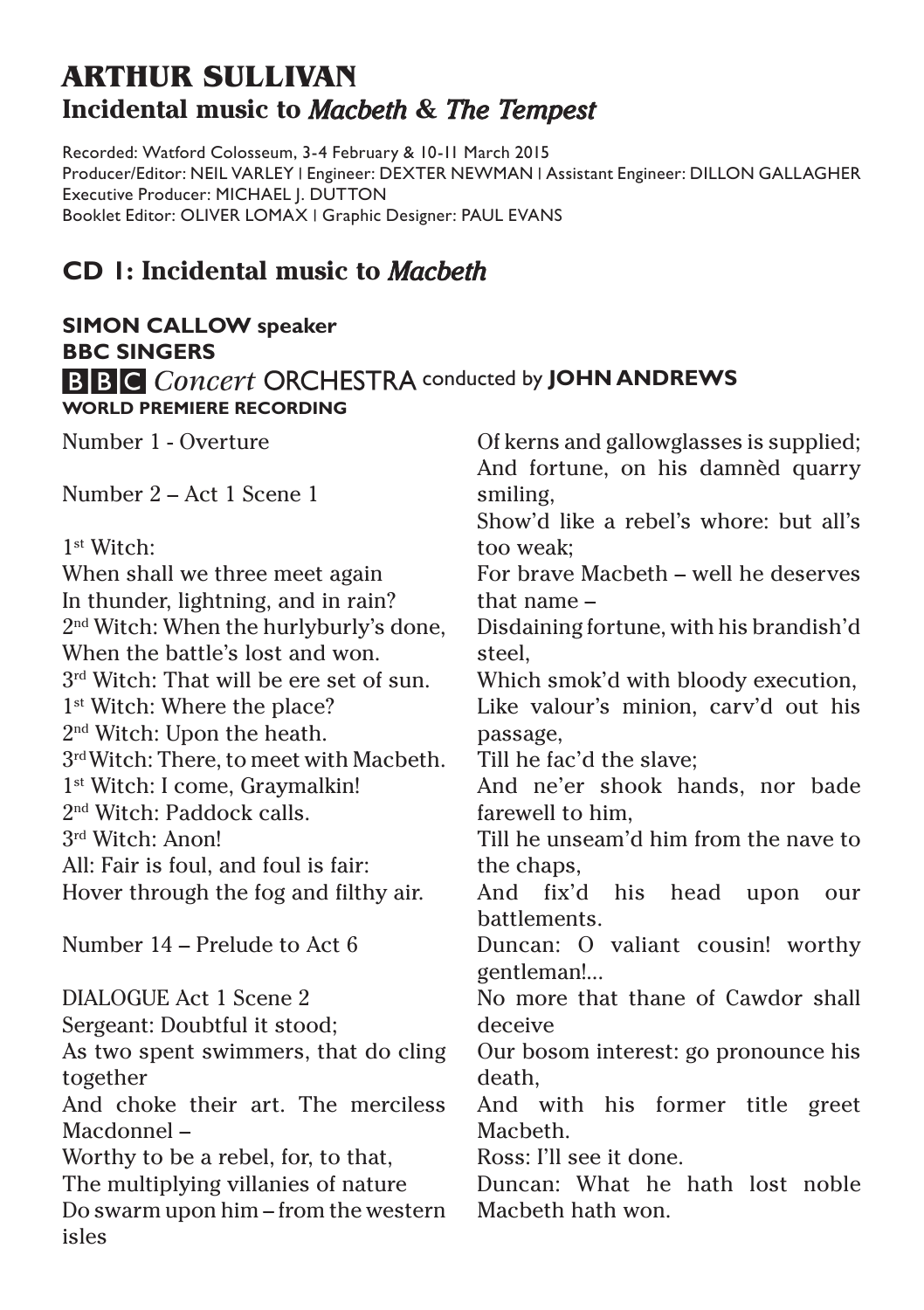Number 4 – Act 1 Scene 3 1<sup>st</sup> Witch: Where hast thou been. sister? 2nd Witch: Killing swine. 3rd Witch: Sister, where thou? 1st Witch: A sailor's wife had chestnuts in her lap, And munch'd, and munch'd, and munch'd. "Give me," quoth I: "Aroint thee, witch!" the rump-fed ronyon cries. Her husband's to Aleppo gone, master o' the Tiger: But in a sieve I'll thither sail, And, like a rat without a tail, I'll do, I'll do, and I'll do. I will drain him dry as hay: Sleep shall neither night nor day Hang upon his pent-house lid; He shall live a man forbid: Weary se'nnights nine times nine Shall he dwindle, peak and pine: Though his bark cannot be lost, Yet it will be tempest-tost. – Look what I have. 2nd Witch: Show me, show me. 1st Witch: Here I have a pilot's thumb, Wreck'd as homeward he did come. 3rd Witch: A drum, a drum! Macbeth doth come. All: The weird sisters, hand in hand, Posters of the sea and land, Thus do go about, about: Thrice to thine, and thrice to mine, And thrice again, to make up nine. Peace! – the charm's wound up! DIALOGUE Act 1 Scene 3 Macbeth: So foul and fair a day I have not seen… Speak, if you can – what are you? 1<sup>st</sup> Witch: All hail, Macbeth! hail to thee, thane of Glamis!

2nd Witch: All hail, Macbeth! hail to

thee, thane of Cawdor!  $3<sup>rd</sup>$  Witch: All hail, Macbeth, thou shalt be king hereafter!... Macbeth: Stay, you imperfect speakers, tell me more: – By Sinel's death, I know I'm thane of Glamis; But how of Cawdor? The thane of Cawdor lives, A prosperous gentleman; and to be a king Stands not within the prospect of belief, No more than to be Cawdor? Say, from whence You owe this strange intelligence? or why Upon this blasted heath you stop our way With such prophetic greeting? – Speak, I charge you… Angus/Ross: We are sent

To give thee from our royal master thanks;

Only to herald thee into his sight,

Not pay thee.

And for an earnest of a greater honour, He bade me, from him, call thee thane of Cawdor

In which addition, hail, most worthy thane,

For it is thine…

Macbeth: Glamis, and thane of Cawdor The greatest is behind…

Two truths are told,

As happy prologues to the swelling act Of the imperial theme…

This supernatural soliciting

Cannot be ill, cannot be good: – if ill,

Why hath it given me earnest of success,

Commencing in a truth? I am thane of Cawdor:

If good, why do I yield to that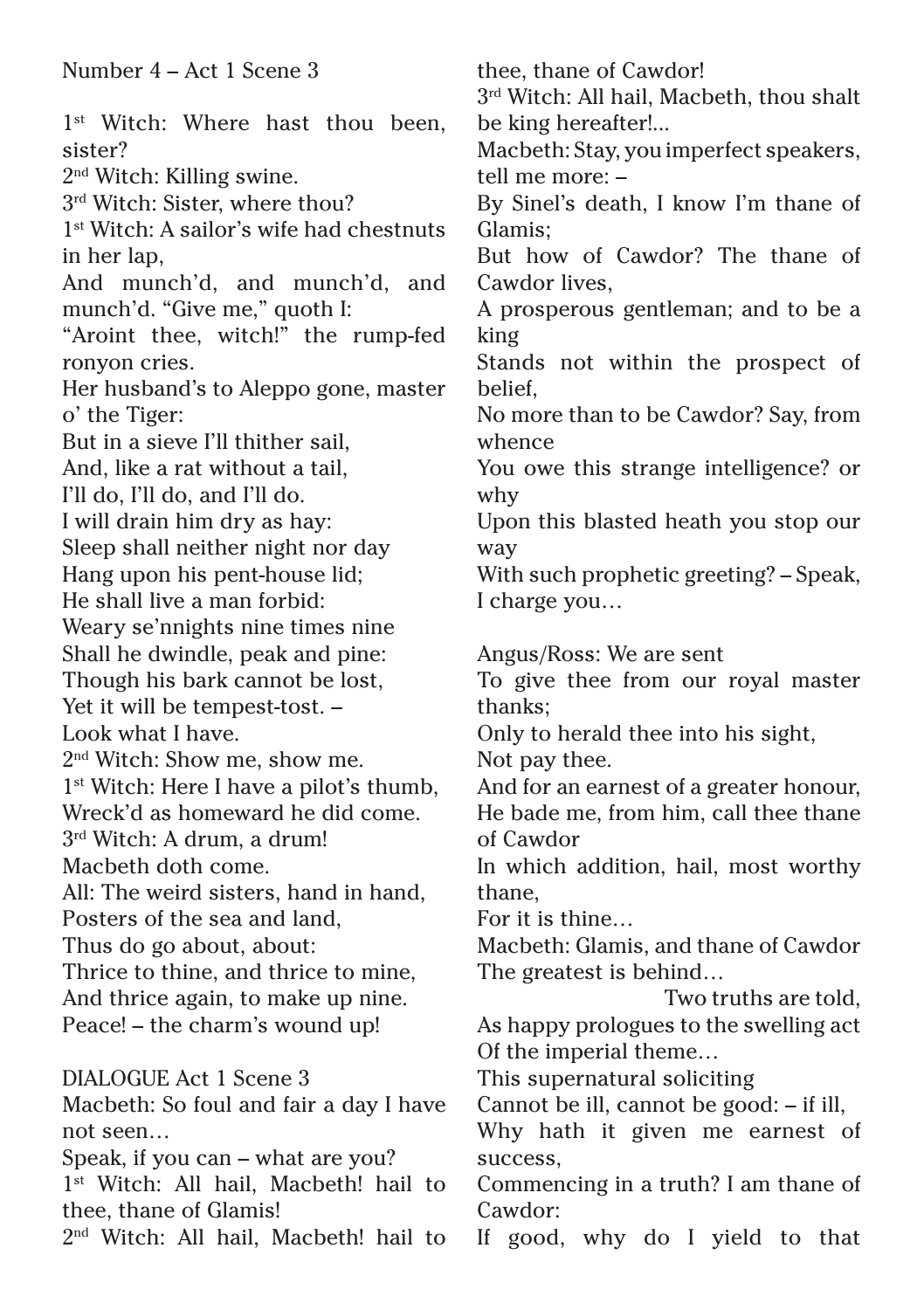suggestion

Whose horrid image doth unfix my hair

And make my seated heart knowck at my ribs,

Against the use of nature? Present fears

Are less than horrible imaginings:

My thought, whose murder yet is but fantastical,

Shakes so my single state of man, that function

Is smother'd in surmise, and nothing is

But what is not…

If chance will have me king, why, chance may crown me,

Without my stir…

 Come what may, Time and the hour runs through the roughest day.

Number 5 – Act 1 Scene 6

Duncan: This castle hath a pleasant seat; the air Nimbly and sweetly recommends itself Unto our gentle senses. Banquo: This guest of summer, The temple-haunting marlet, does approve By his lov'd mansionry, that the heavens' breath Smells wooingly here: no jutty, frieze, Buttress, nor coign of vantage, but this bird Hath made his pendent bed and procreant cradle: Where they most breed and haunt, I have observ'd The air is delicate. DIALOGUE Act 1 Scene 6

Duncan: See, see, our honour'd hostess! –

The love that follows us sometime is our trouble,

Which still we thank as love...

Where's the thane of Cawdor? We cours'd him at the heels, and had a purpose

To be his purveyor; but he rides well; And his great love, sharp as his spur, hath holp him

To his home before us. Fair and noble hostess,

We are your guest to-night.

Number 6 – Prelude to Act 2

DIALOGUE Act 2

Macbeth: Is this a dagger, which I see before me,

The handle toward my hand? Come, let me clutch thee: –

I have thee not, and yet I see thee still. Art thou not, fatal vision, sensible

To feeling, as to sight? or art thou but A dagger of the mind, a false creation, Proceeding from the heart-oppressèd brain?

I see thee yet, in form as palpable As this which now I draw.

Thou marshall'st me in the way that I was going;

And such an instrument I was to use. – Mine eyes are made the fools o' th' other senses,

Or else worth all the rest: I see thee still;

And on thy blade, and dudgeon, gouts of blood,

Which was not so before. – There's no such thing: –

It is the bloody business, which informs

Thus to mine eyes. – Now o'er the one half-world

Nature seems dead, and wicked dreams abuse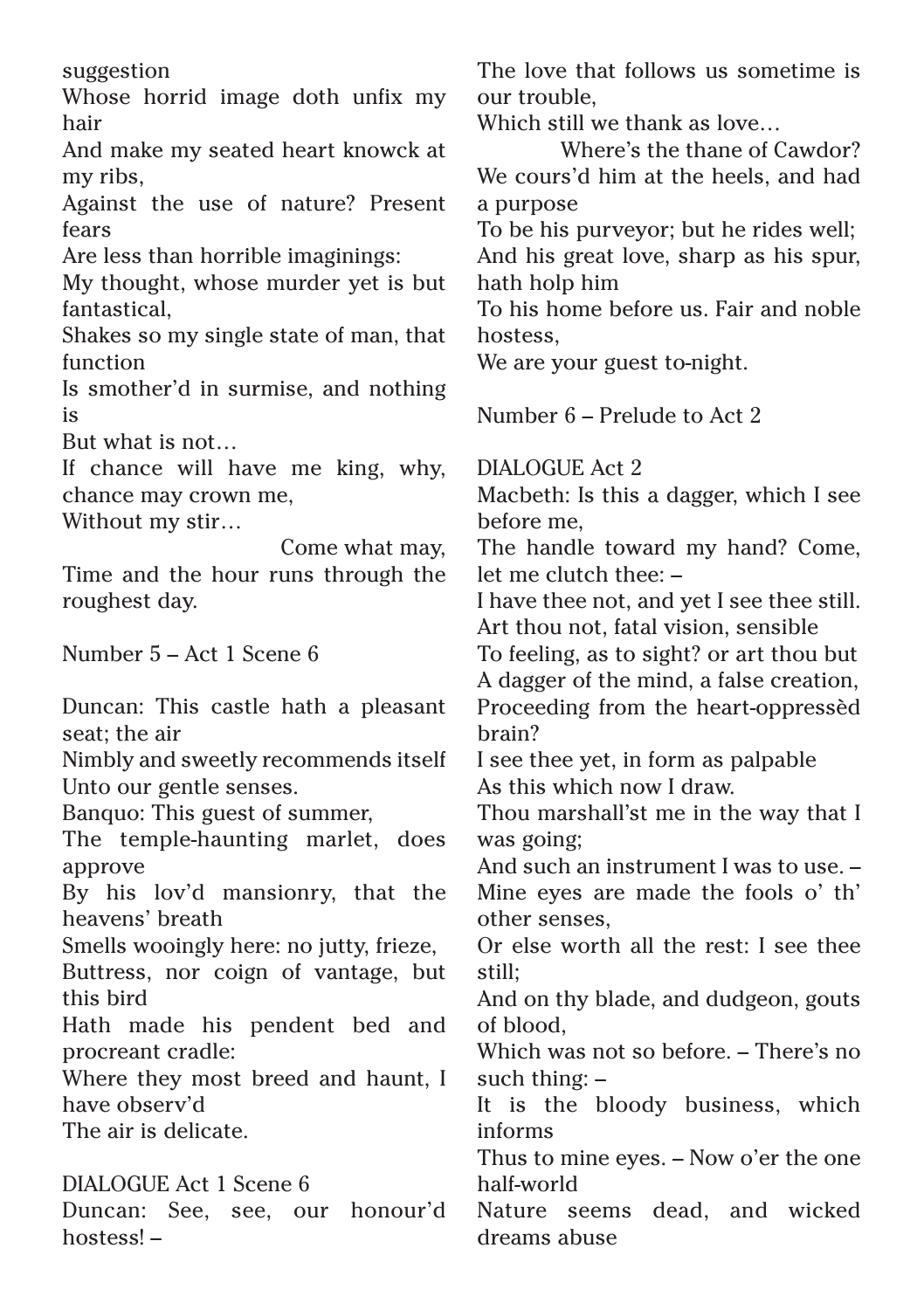The curtain'd sleep; now witchcraft celebrates

Pale Hecate's off'rings, and wither'd murder

Alarum'd by his sentinel, the wolf,

Whose howl's his watch, thus with his stealthy pace,

With Tarquin's ravishing strides, towards his design

Moves like a ghost. – Thou sure and firm-set eart,

Hear not my steps, which way they walk, for fear

Thy very stones prate of my whereabout,

And take the present horror from the time,

Which now suits with it  $-$ 

I go, and it is done; the bell invites me. Hear it not, Duncan; for it is a knell,

That summons thee to heaven or to hell.

Number 7 – Prelude to Act 3

DIALOGUE Act 3 Scene 1

Macbeth: To be thus is nothing,

But to be safely thus. – Our fears in Banquo

Stick deep; and in his royalty of nature Reigns that which would be fear'd: he chid the sisters,

When first they put the name of king upon me,

And bade them speak to him; then, prophet-like,

They hail'd him, father to a line of kings.

If't be so,

For Banquo's issue I have fill'd my mind;

For them the gracious Duncan have I murder'd;

Put rancours in the vessel of my peace Only for them; and mine eternal jewel

Given to the common enemy of man,

To make them kings, the seed of Banquo kings!

Rather than so, come, fate, into the list,

And champion me to th' utterance!...

It is concluded; – Banquo, thy soul's flight,

If it find heaven, must find it out tonight.

Number 13 – Prelude to Act 5

DIALOGUE Act 3 Scene 3

Macbeth: You know your own degrees; sit down: at first

And last the hearty welcome…

Ourself will mingle with society,

And play the humble host…

[*Banquo's ghost appears*]

Number 8 (banquet in Act 3 Scene 3)

DIALOGUE Act 3 Scene 3 Macbeth: Prithee, see there! behold! look! lo! ow say you? -

Why, what care I? If thou canst nod, speak too. –

If charnel-houses and our graves, must send

Those thatwe bury back, our monuments

Shall be the maws of kites…

Blood hath been shed ere now, i' the olden time,

Ere humane statute purg'd the gen'ral weal;

Ay, and since too, murders have been perform'd

Too terrible for th' ear: the time has been,

That, when the brains were out, the man would die,

And there an end: but now they rise again,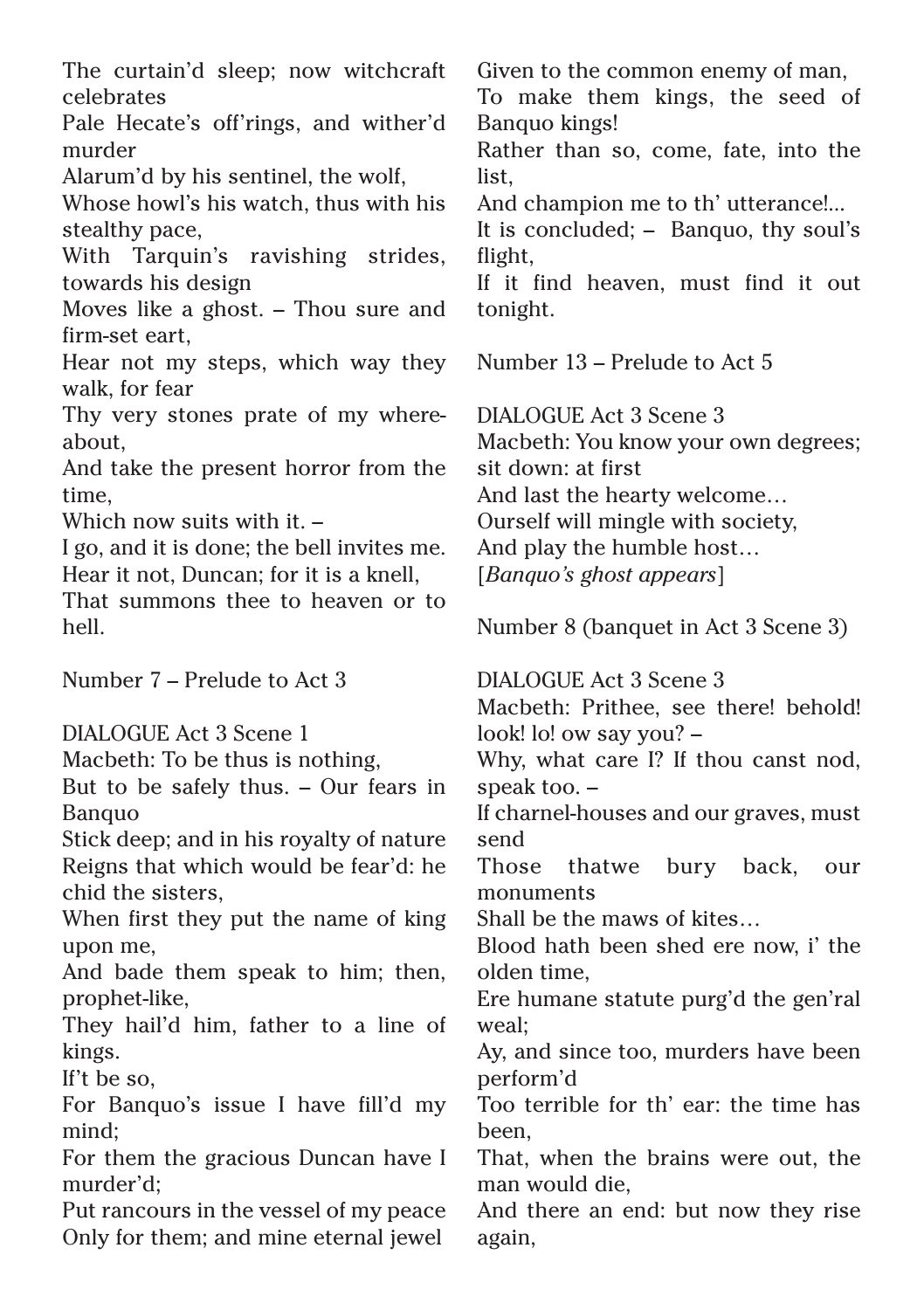With twenty mortal murders on their crowns,

And push us from our stools: this is more strange

Than such a murder is…

It will have blood; they say blood will have blood:

Stones have known to move and trees to speak;

Augurs, and understood relations, have

By magot-pies and choughs and rooks, brought forth

The secret'st man of blood…

 I will tomorrow – And betimes I will – to the weird sisters.

More shall they speak; for now I'm bent to know,

By the worst means, the worst. For mine own good

All causes shall give way: I am in blood Stepp'd in so far, that, should I wade no more,

Returning were as tedious as go o'er.

Number 9 – Prelude to Act 4, leading straight into:

Number 9 continued – Act 4 Scene 1

1<sup>st</sup> Witch: Thrice the brinded cat hath mew'd.

2nd Witch: Thrice; and once the hedgepig whin'd.

3rd Witch: Harpy cries. – 'Tis time, 'tis time.

1<sup>st</sup> Witch: Round about the cauldron go;

In the poison'd entrails throw. – Toad, that under the cold stone, Days and nights has thirty-one Swelter'd venom sleeping got Boil thou first  $I \square$  the charmed pot. All: Double, double, toil and trouble; Fire burn; and cauldron bubble. 2nd Witch: Fillet of a fenny snake, In the cauldron boil and bake; Eye of newt, and toe of frog, Wool of bat, and tongue of dog, Adder's fork, and blind-worm's sting, Lizard's leg, and howlet's wing – For a charm of powerful trouble, Like a hell-broth boil and bubble. All: Double, double, toil and trouble; Fire burn; and cauldron bubble. 3<sup>rd</sup> Witch: Scale of dragon; tooth of wolf; Witches' mummy; maw and gulf Of the ravin'd salt-sea shark; Root of hemlock digg'd i' the dark; Liver of blaspheming Jew; Gall of goat; and slips of yew Silver'd in the moon's eclipse; Nose of Turk and Tartar's lips; Finger of birth-strangled babe Ditch-deliver'd by a drab – Make the gruel thick and slab: Add thereto a tiger's chaudron, For the ingredients of our cauldron. All: Double, double, toil and trouble; Fire burn; and cauldron bubble. 2nd Witch: Cool it with a baboon's blood, Then the charm is firm and good. Hecate: O, well done! I commend your pains; And every one shall share i' the gains. And now about the cauldron sing, Like elves and fairies in a ring, Enchanting all that you put in.

Number 9a – Act 4 Scene 1 continued: Chorus "Black Spirits and White"

All: Black spirits and white, Red spirits and grey, Mingle, mingle, mingle, You that mingle may.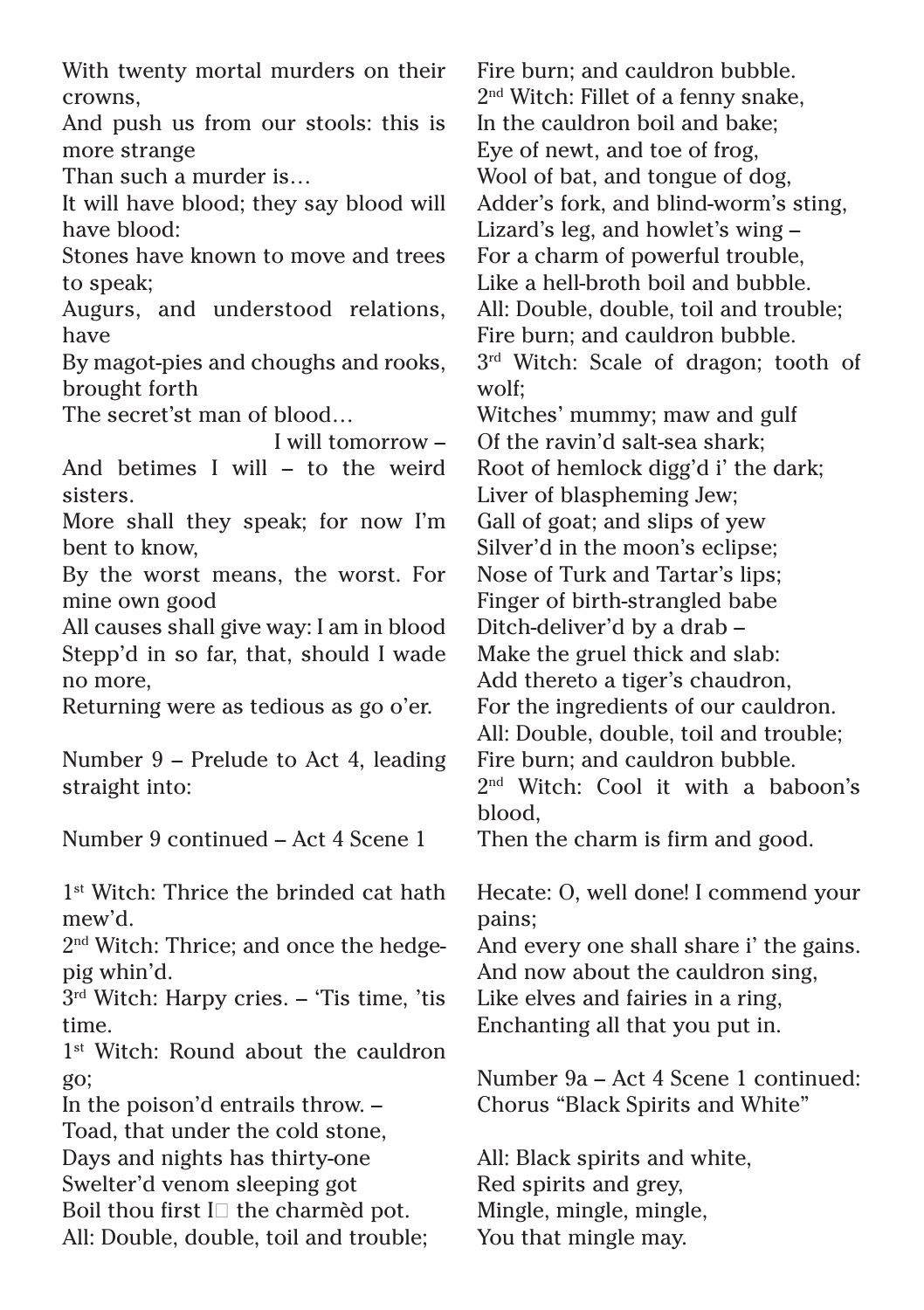2nd Witch: By the pricking of my thumbs,

Something wicked this way comes. – Open, locks,

Whoever knocks!

Macbeth: How now, you secret, black and midnight hags! What is't ye do?

Number 10 – Act 4 Scene 1 continued

#### $\Delta$ ll·

A deed without a name

Macbeth: I conjure you, by that which you profess –

Howe'er you come to know it – answer me:

Though you untie the winds, and let them fight

Against the churches; though the yesty waves

Confound and swallow navigation up; Though palaces and pyramids do slope

Their heads to their foundations; – answer me

To what I ask you.

1st Witch: Speak.

2nd Witch: Demand.

3rd Witch: We'll answer.

1st Witch: Say, if thou'dst rather hear it from our mouths,

Or from our masters?

Macbeth: Call 'em: let me see 'em.

1<sup>st</sup> Witch: Pour in sow's blood, that hath eaten

Her nine farrow; grease, that's sweaten From the murderer's gibbet, throw Into the flame.

All: Come, high or low;

Thyself and office deftly show!

Macbeth: Tell me, thou unknown power; –

1st Witch: He knows thy thought: Hear his speech, but say thou nought. 1<sup>st</sup> Apparition: Macbeth! Macbeth! Macbeth! beware Macduff; Beware the thane of Fife. – Dismiss

me – enough.

Macbeth: Whate'er thou art, for thy good caution, thanks;

Thou hast harp'd my fear aright: but one word more: –

1st Witch: He will not be commanded: here's another,

More potent than the first.

2<sup>nd</sup> Apparition: Macbeth! Macbeth! Macbeth!

Macbeth: Had I three ears, I'd hear thee.

2nd Apparition: Be bloody, be bold, and resolute; laugh to scorn

The power of man, for none of woman born

Shall harm Macbeth.

Macbeth: Then live, Macduff: what need I fear of thee?

But yet I'll make assurance double sure,

And take a bond of fate: thou shalt not live;

That I may tell pale-hearted fear it lies, And sleep in spite of thunder.

 What is this, That rises like the issue of a king, And wears upon its baby-brow the round And top of sovereignty?  $\Delta$ ll· Listen, but speak not to't.  $3<sup>rd</sup>$  Apparition: Be lion-mettled, proud; and take no care Who chafes, who frets, or where conspirers are: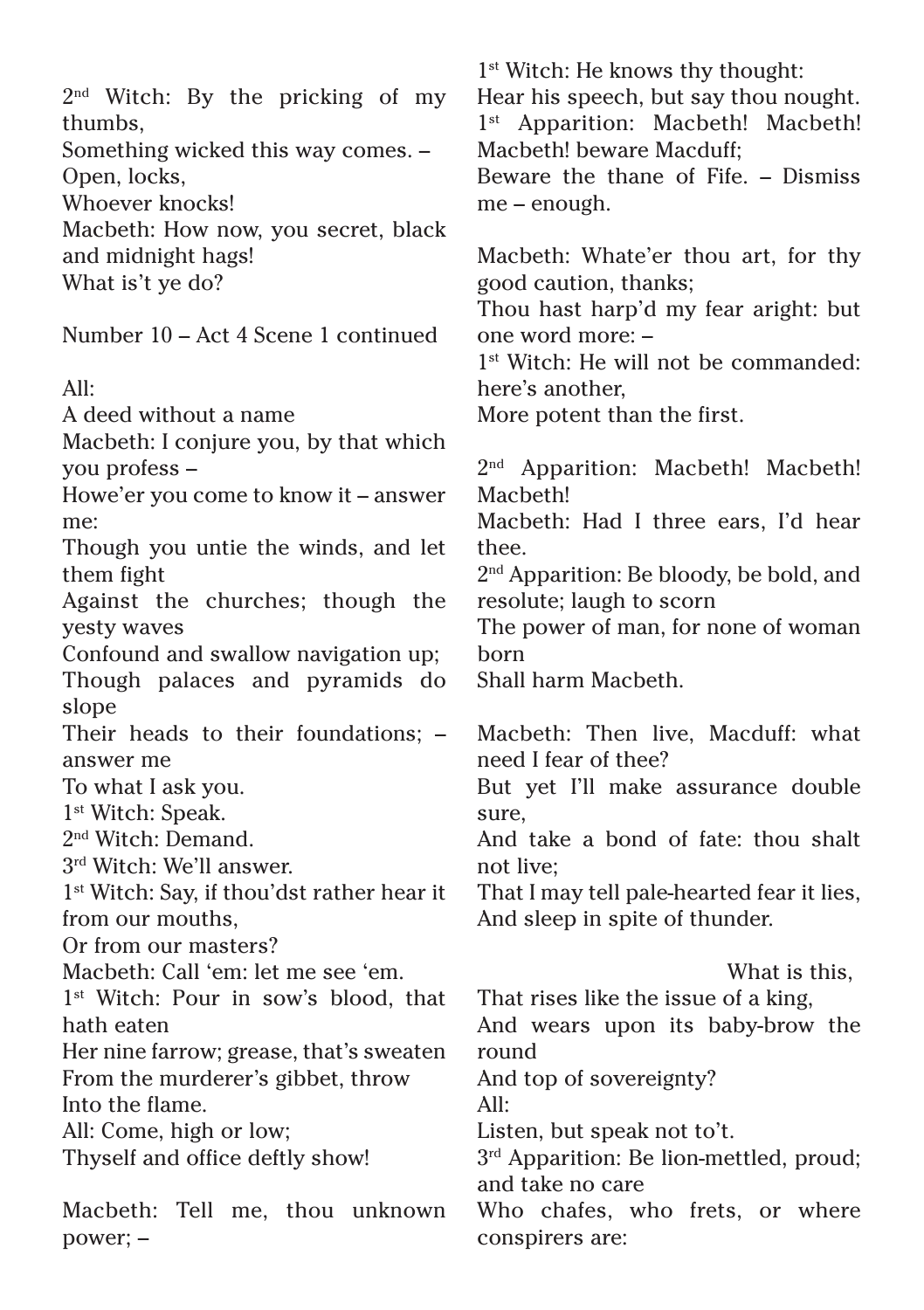Macbeth shall never vanquished be, until Great Birnam wood to high Dunsinane hill Shall come against him. Macbeth: That will never be: Who can impress the forest, bid the tree Unfix his earth-bound root? Sweet bodements! Good! Rebellion's head rise never, till the wood Of Birnam rise, and our high-plac'd Macbeth Shall live the lease of nature, pay his breath To time and mortal custom. Yet my heart Throbs to know one thing: tell me – if your art Can tell so much – shall Banquo's issue ever Reign in this kingdom? All: Seek to know no more. Macbeth: I will be satisfied: deny me this, And an eternal curse fall on you! Let me know: – Why sinks that cauldron? And what noise is this? 1st Witch: Show! 2nd Witch: Show! 3rd Witch: Show! All: Show his eyes, and grieve his

heart; Come like shadows, so depart!

DIALOGUE Act 4 Scene 1 Macbeth: Thou art too like the spirit of Banquo; down!

Thy crown does sear mine eye-balls: – and thy hair, Thou other gold-bound brow, is like the first:  $-$ A third is like the former. – Filthy hags! Why do you show me this? – A fourth! – Start, eyes! What, will the line stretch out to the crack of doom? – Another yet! – A seventh! – I'll see no more: – And yet the eighth appears, who bears a glass Which shows me many more. – Horrible sight! – Ay, now I see 'tis true; For the blood-bolter'd Banquo smiles upon me, And points at them for his. – What, is this so?  $1<sup>st</sup>$  Witch: Ay, sir, all this is so: – but why Stands Macbeth thus amazedly? Come, sister, cheer we up his sprites, And show the best of our delights: I'll charm the air to give a sound, While you perform your antic round, That this great king may kindly say, Our duties did his welcome pay.

Number 11 – Act 4 Scene 1 continued: Witches' dance

DIALOGUE Act 4 Scene 1 Macbeth: Time, thou anticipat'st my dread exploits:

The flighty purpose never is o'ertook Unless the deed go with it: from this moment

The very firstlings of my heart shall be The firstlings of my hand. And even now,

To crown my thoughts with acts, be't thought and done;

The castle of Macduff I will surprise;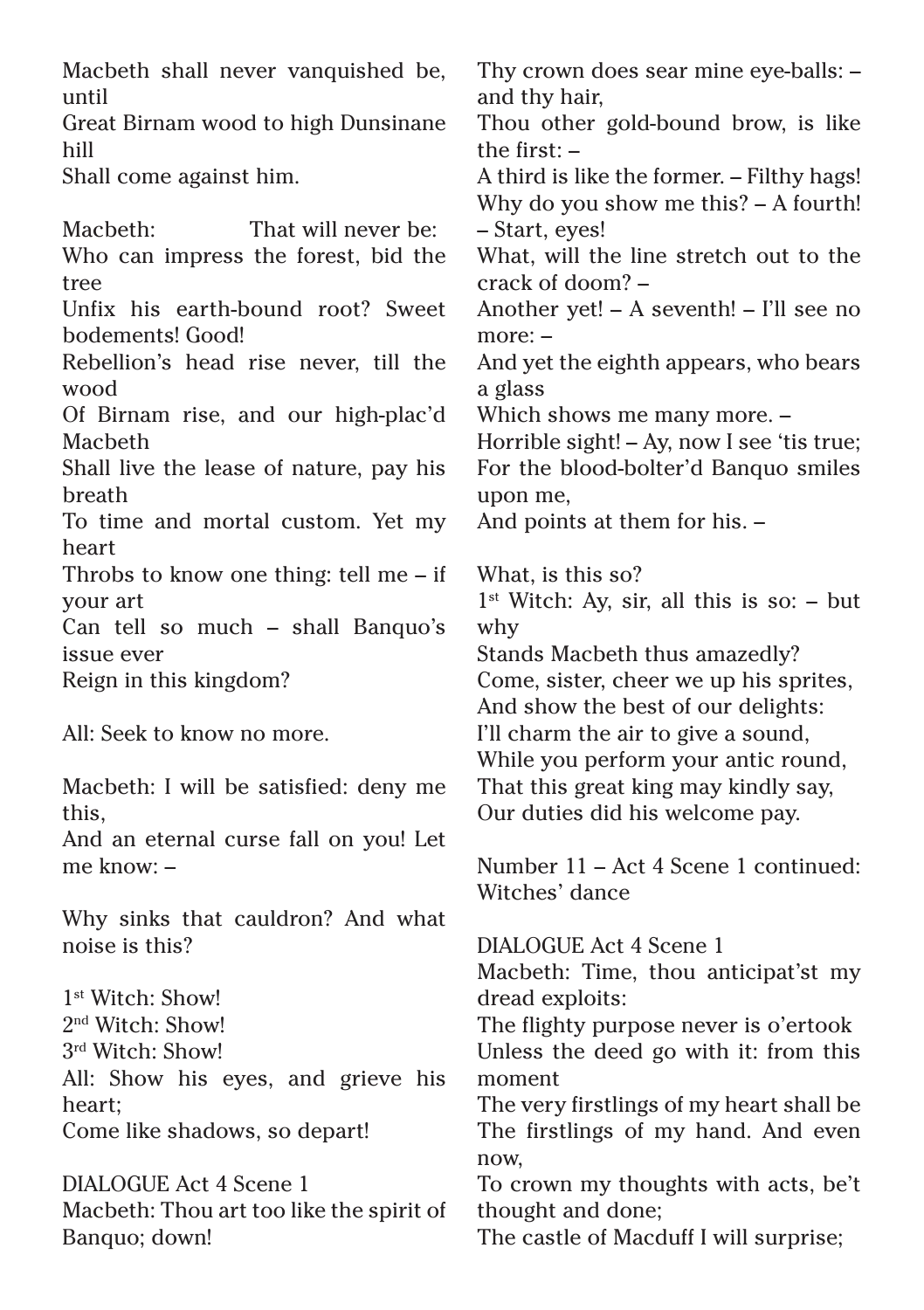Seize upon Fife; give to the edge o' the sword

His wife, his babes, and all unfortunate souls

That trace him in his line. No boasting like a fool;

This deed I'll do before this purpose cool.

But no more sights! – Where are these gentlemen?

Come, bring me where they are.

Number 12 – Act 4 Scene 2: Chorus of Witches and Spirits

Witches and Spirits: Come away, come away,

Hecate, Hecate, come away!

Over woods, high rocks, and mountains,

Over seas, our mistress' fountains;

Over steeples, towers and turrets,

We fly by night, 'mongst troops of spirits:

No ring of bells to our ear sounds, No howls of wolves, no yelp of hounds;

No, not the noise of water's breach,

Or cannon's throat our height can reach.

No ring of bells, &c.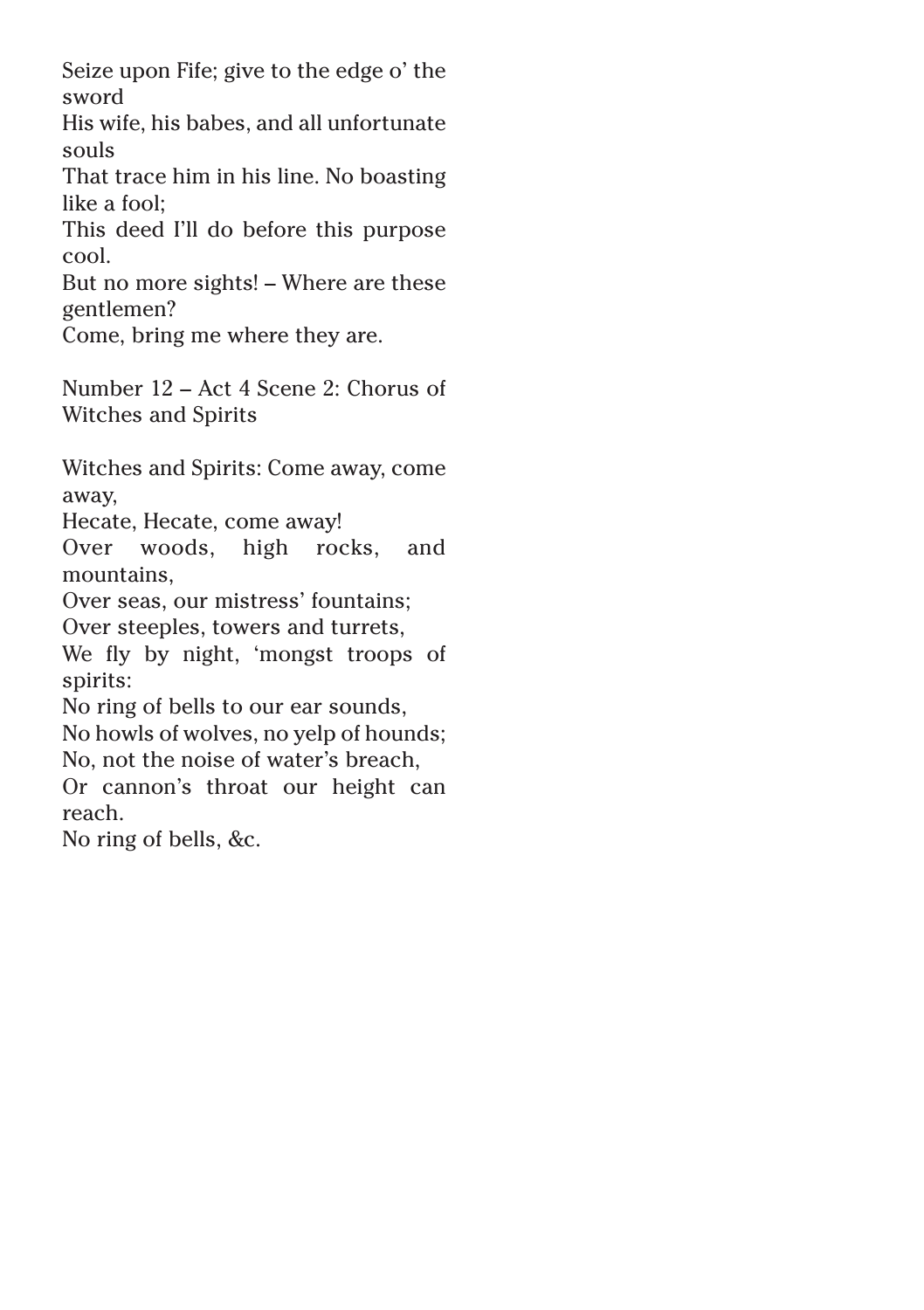### **CD 2: Incidental music to** *The Tempest*

**MARY BEVAN soprano** [Ariel/Ceres] **FFLUR WYN soprano** [Juno] **SIMON CALLOW speaker BBC SINGERS B B C** Concert ORCHESTRA conducted by **JOHN ANDREWS FIRST COMPLETE RECORDING**

Number 1 – Introduction

DIALOGUE Act 1 Scene 2 Prospero: Know thus far forth. By accident most strange, bountiful Fortune, Now my dear lady, hath mine enemies Brought to this shore; and by my prescience I find my zenith doth depend upon A most auspicious star, whose influence If now I court not but omit, my fortunes Will ever after droop. Here cease more questions: Thou art inclined to sleep; 'tis a good dulness, And give it way: I know thou canst not choose. Number 2 – Act 1 Scene 2

Prospero: Come away, servant, come. I am ready now. Approach, my Ariel, come.

Go make thyself like a nymph o' the sea:

Be subject to

No sight but thine and mine; invisible To every eyeball else. Go take this shape,

And hither come in't: go: hence With diligence!

Fine apparition! My quaint Ariel, Hark in thine ear. Ariel: My lord, it shall be done.

Ariel's Song: "Come unto these yellow sands"

Ariel: Come unto these yellow sands, And then take hands: Courtsied when you have and kiss'd The wild waves whist: Foot it featly here and there, And sweet sprites bear The burthen. Hark, hark. Chorus: Bow-wow. Ariel: The watch dogs bark: Chorus: Bow-wow. Ariel: Hark, hark! I hear The strain of strutting Chanticleer.

Ferdinand: Where should this music be? i' the air or the earth? It sounds no more: and sure, it waits upon Some god o' th' island. Sitting on a bank, Weeping again the king my father's wrack, This music crept by me upon the waters, Allaying both their fury and my passion With its sweet air: thence I have follow'd it, Or it hath drawn me rather. But 'tis gone.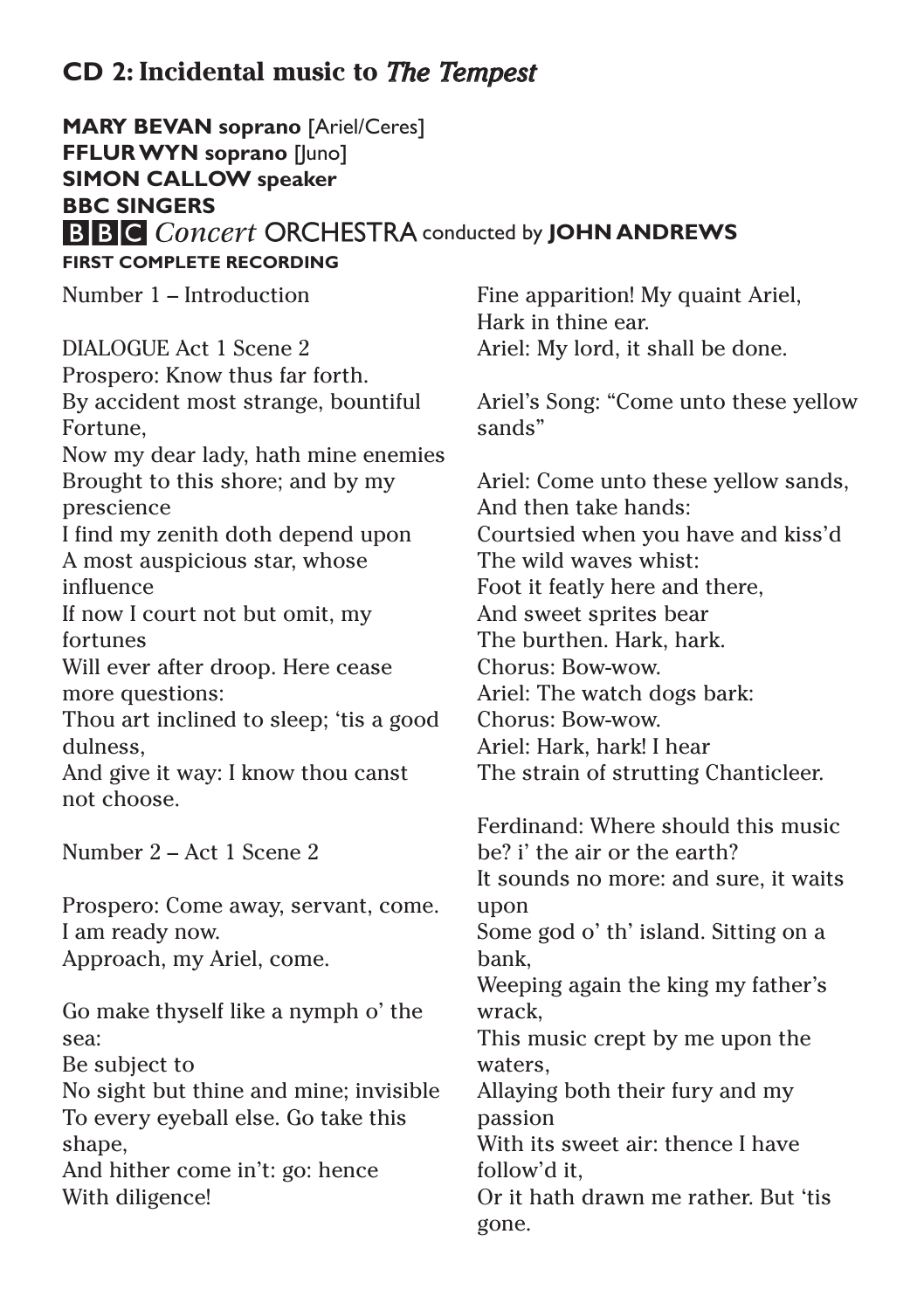No, it begins again. Ariel's Song: "Full fathom five" Ariel: Full fathom five thy father lies; Of his bones are coral made; Those are pearls that were his eyes: Nothing of him that doth fade, But doth suffer a sea-change Into something rich and strange. Sea-nymphs hourly ring his knell: Chorus: Ding-dong bell. Ariel: Hark! now I hear them, – Dingdong, bell. DIALOGUE Act 1 Scene 2 Ferdinand: This ditty does remember my drown'd father. This is no mortal business, nor no sound That the earth owes: - I hear it now above me. Number 3 – Act 2 Scene 1 – solemn music DIALOGUE Act 2 Scene 1 Sebastian: What a strange drowsiness possesses them! Antonio: It is the quality o' the climate. Sebastian: Why Doth it not then our eyelids sink? I find not Myself dispos'd to sleep. Antonio: Nor I; my spirits are nimble. They fell together all, as by consent; They dropp'd, as by a thunder-stroke. What might, Worthy Sebastian? – O, what might? – No more: –

And yet methinks I see it in thy face, What thou shouldst be: th' occasion speaks thee; and

My strong imagination sees a crown Dropping upon thy head… Here lies your brother, No better than the earth he lies upon, If he were that which now he's like, that's dead; Whom I, with this obedient steel, three inches of it, Can lay to bed for ever; whiles you, doing thus, To the perpetual wink for aye might put This ancient morsel, this Sir Prudence, who Should not upbraid our course. For all the rest, They'll take suggestion as a cat laps milk; They'll tell the clock to any business that We say befits the hour.

Number 3 continued: "While you here do snoring lie"

Ariel: My master through his Art foresees the danger That you, his friend, are in; and sends me forth, – For else his project dies, – to keep them living.

While you here do snoring lie, Open-ey'd conspiracy His time doth take. If of life you keep a care, Shake off slumber, and beware: Awake, Awake!

Number 4 – Prelude to Act 3

DIALOGUE Act 3 Scene 3 Antonio: Let it be to-night; For, now they are oppress'd with travel, they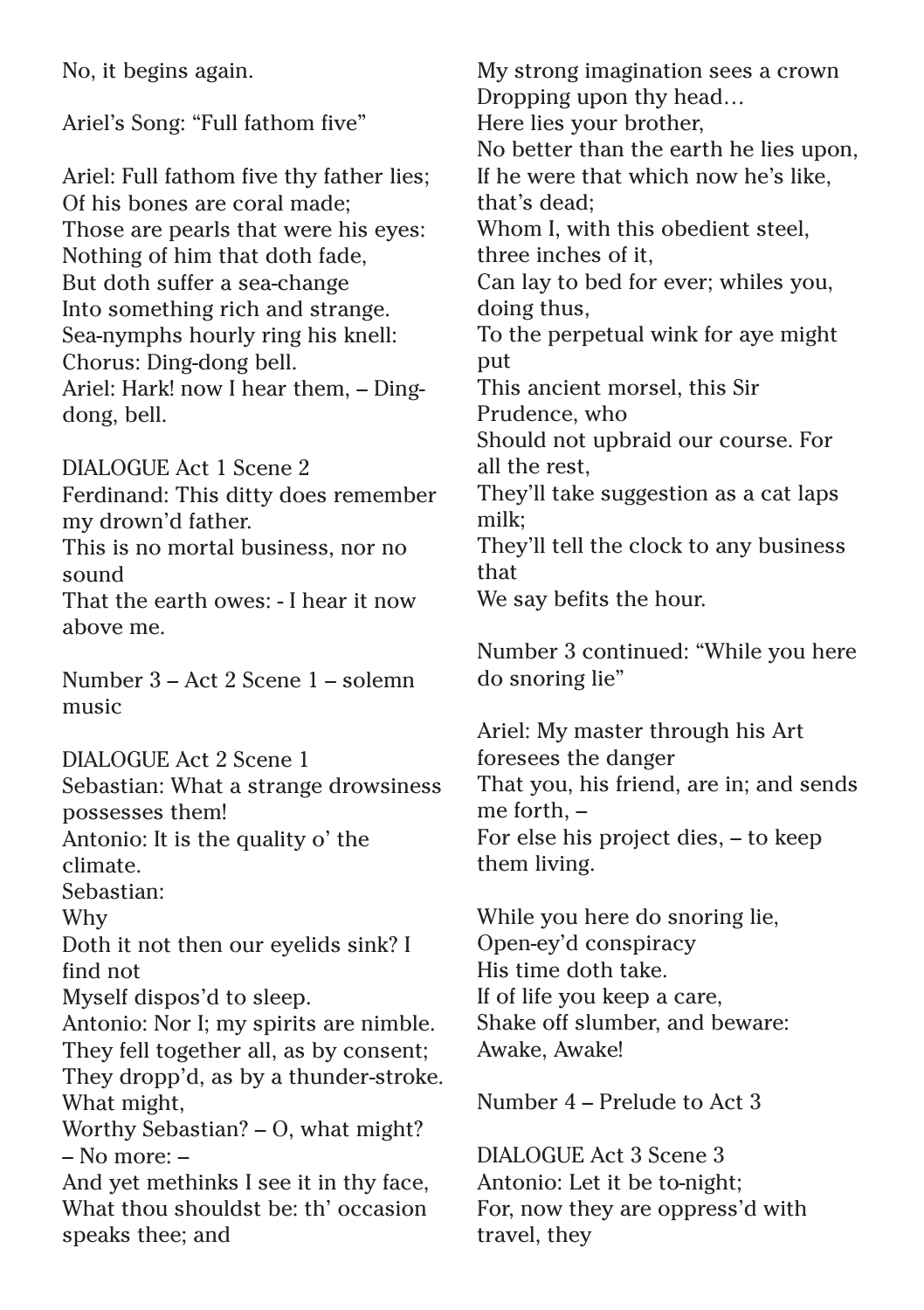| Will not, nor cannot, use such              | may as well                                  |
|---------------------------------------------|----------------------------------------------|
| vigilance                                   | Wound the loud winds, or with                |
| As when they are fresh.                     | bemock'd-at stabs                            |
| Sebastian: I say, to-night: no more.        | Kill the still-closing waters, as            |
|                                             | diminish                                     |
| Number 6 – Act 3 Scene 3                    | One dowle that's in my plume: my             |
|                                             | fellow-ministers                             |
| Alonso: What harmony is this? My            | Are like invulnerable. If you could          |
| good friends, hark!                         | hurt,                                        |
| Gonzalo: Marvellous sweet music!            | Your swords are now too massy for            |
|                                             | your strengths                               |
| Number 6 continued – Banquet Dance          | And will not be uplifted. But                |
|                                             | remember-                                    |
| Alonso: I cannot too much muse              | For that's my business to you - that         |
| Such shapes, such gesture, and such         | you three                                    |
| sound, expressing -                         | From Milan did supplant good                 |
| Although they want the use of tongue        | Prospero;                                    |
| – a kind                                    | Exposed unto the sea, which hath             |
| Of excellent dumb discourse                 | requit it,                                   |
| I will stand to, and feed,                  | Him and his innocent child: for which        |
| Although my last, no matter, since I        | foul deed                                    |
| feel                                        | The powers, delaying, not forgetting,        |
| The best is past. Brother, my lord the      | have                                         |
| duke,                                       | Incensed the seas and shores, yea, all       |
| Stand to, and do as we.                     | the creatures,                               |
|                                             | Against your peace. Thee of thy son,         |
| <b>MELODRAMA</b>                            | Alonso,                                      |
| Ariel: You are three men of sin, whom       | They have bereft; and do pronounce           |
| Destiny,                                    | by me:                                       |
| That hath to instrument this lower<br>world | Lingering perdition, worse than any<br>death |
| And what is in't, the never-surfeited       | Can be at once, shall step by step           |
| sea                                         | attend                                       |
| Hath caus'd to belch up you; and on         | You and your ways; whose wraths to           |
| this island                                 | guard you from -                             |
| Where man doth not inhabit; you             | Which here, in this most desolate            |
| 'mongst men                                 | isle, else falls                             |
| Being most unfit to live. I have made       | Upon your heads-is nothing but               |
| you mad;                                    | heart-sorrow                                 |
| And even with such-like valour men          | And a clear life ensuing.                    |
| hang and drown                              |                                              |
| Their proper selves.                        | Number 6 continued - Conclusion of           |
| You fools! I and my fellows                 | banquet dance                                |
| Are ministers of Fate: the elements,        |                                              |
| Of whom your swords are temper'd,           | DIALOGUE (after dance)                       |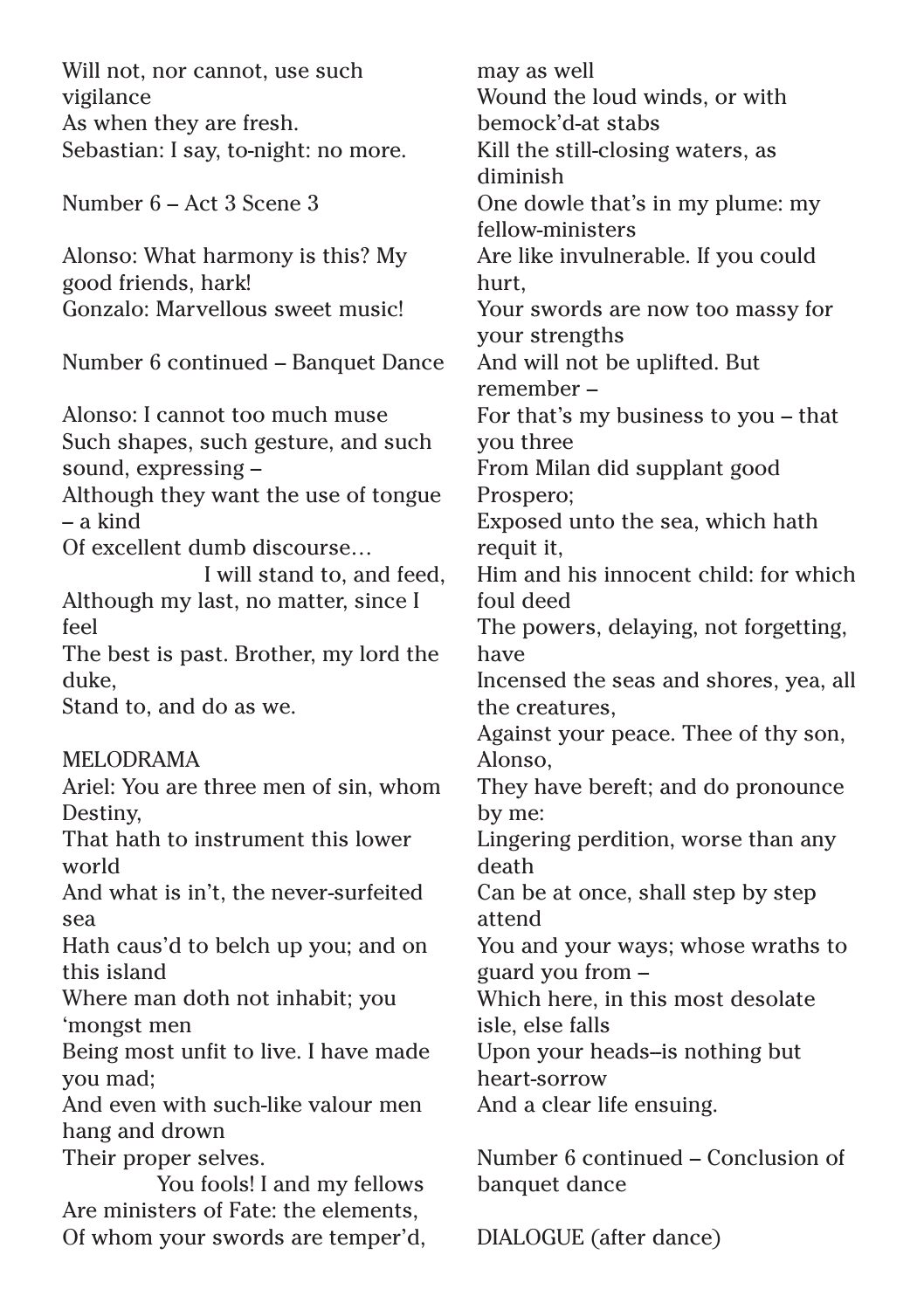Prospero: Bravely the figure of this Harpy hast thou

Perform'd, my Ariel; a grace it had devouring:

Of my instruction hast thou nothing bated

In what thou hadst to say: so, with good life

And observation strange, my meaner ministers

Their several kinds have done. My high charms work,

And these mine enemies are all knit up

In their distractions: they now are in my power;

And in these fits I leave them, while I visit

Young Ferdinand, – whom they suppose is drown'd, –

And his and mine lov'd darling.

Number 7 – Prelude to Act 4

DIALOGUE Act 4 Scene 1

Prospero: What, Ariel! my industrious servant, Ariel!

Ariel: What would my potent master? here I am.

Prospero: Thou and thy meaner fellows your last service

Did worthily perform; and I must use you

In such another trick. Go bring the rabble,

O'er whom I give thee power, here to this place:

Incite them to quick motion; for I must

Bestow upon the eyes of this young couple

Some vanity of mine art: it is my promise,

And they expect it from me.

Well.

Now come, my Ariel! bring a corollary, Rather than want a spirit: appear and pertly!

Number 8 – Act 4 Scene 1 continued – Masque

Prospero: No tongue! All eyes! Be silent!

Number 9 – Act 4 Scene 1 continued – Duet: Juno and Ceres

Juno: Honour, riches, marriageblessing,

Long continuance, and increasing, Hourly joys be still upon you! Juno sings her blessings on you. Ceres: Earth's increase, foison plenty, Barns and garners never empty; Vines with clust'ring bunches growing;

Plants with goodly burthen bowing; Spring come to you at the farthest In the very end of harvest! Scarcity and want shall shun you; Ceres' blessing so is on you.

Ferdinand: This is a most majestic vision, and Harmonious charmingly. May I be bold To think these spirits? Prospero: Spirits, which by mine art I have from their confines call'd to enact My present fancies. Ferdinand: Let me live here ever; So rare a wonder'd father and a wise Makes this place Paradise.

Prospero: Sweet, now, silence! Juno and Ceres whisper seriously; There's something else to do: hush,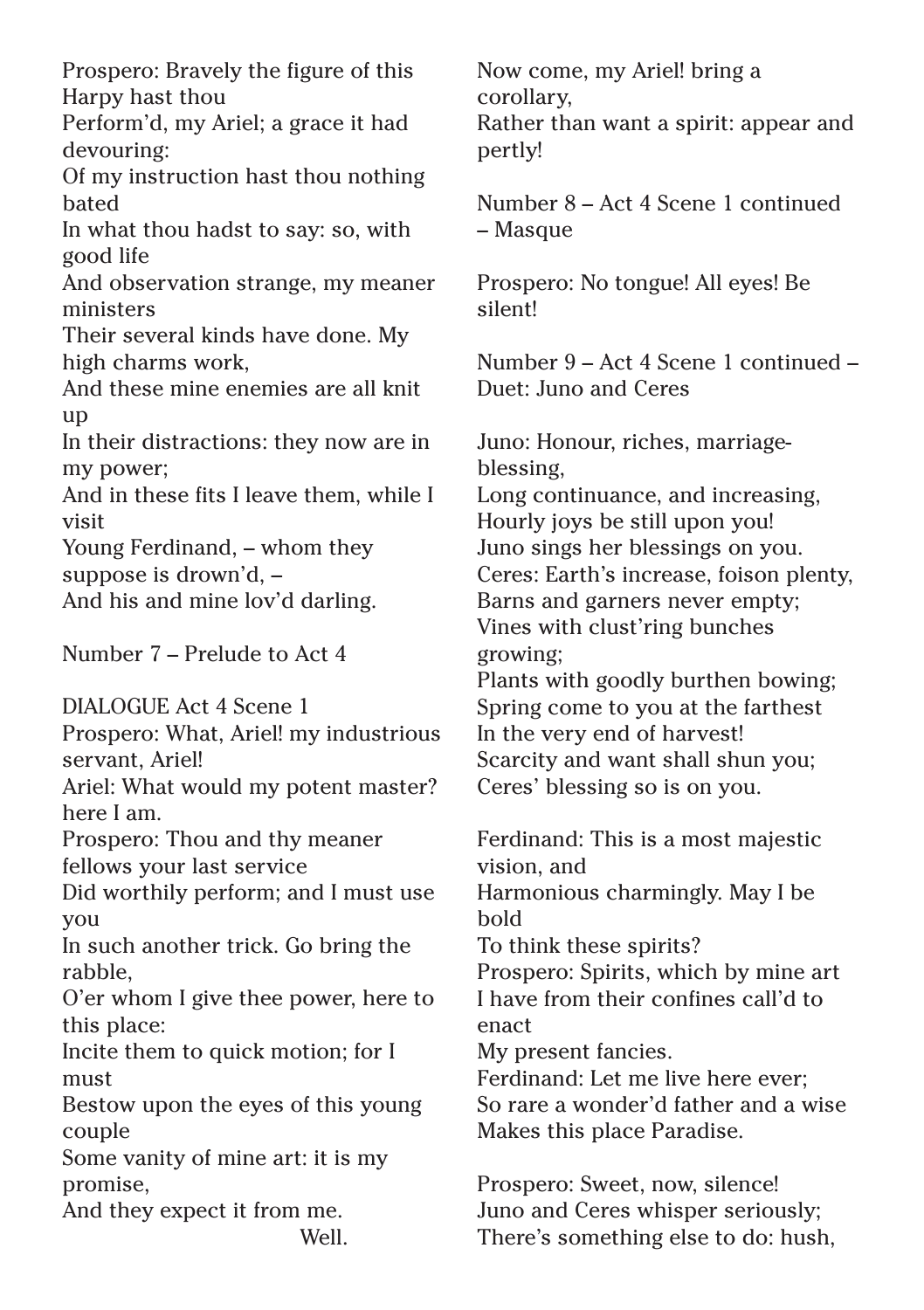and be mute, Or else our spell is marr'd. Number 10 – Act 4 Scene 1 continued: Dance of Nymphs and Reapers Dialogue Act 4 Scene 1 Prospero: Our revels now are ended. These our actors, As I foretold you, were all spirits, and Are melted into air, into thin air: And, like the baseless fabric of this vision, The cloud-capp'd towers, the gorgeous palaces, The solemn temples, the great globe itself, Yea, all which it inherit, shall dissolve, And, like this insubstantial pageant faded, Leave not a rack behind. We are such stuff As dreams are made on; and our little life Is rounded with a sleep. Sir, I am vex'd; Bear with my weakness; my old brain is troubled: Be not disturb'd with my infirmity: If you be pleas'd, retire into my cell, And there repose: a turn or two I'll walk, To still my beating mind. Number 11 – Prelude to Act 5 Prospero: Ye elves of hills, brooks, standing lakes and groves, And ye that on the sands with printless foot Do chase the ebbing Neptune, and do fly him When he comes back; you demipuppets that ringlets make, rejoice aid, bedimm'd azured vault thunder stout oak promontory pluck'd up command let 'em forth magic required now I do, that staff, sound music

By moonshine do the green sour Whereof the ewe not bites, and you whose pastime Is to make midnight mushrooms, that To hear the solemn curfew; by whose Weak masters though ye be, I have The noontide sun, call'd forth the mutinous winds, And 'twixt the green sea and the Set roaring war: to the dread rattling Have I given fire and rifted Jove's With his own bolt; the strong-based Have I made shake and by the spurs The pine and cedar: graves at my Have waked their sleepers, oped, and By my so potent art. But this rough I here abjure, and, when I have Some heavenly music, which even To work mine end upon their senses This airy charm is for, I'll break my Bury it certain fathoms in the earth, And deeper than did ever plummet I'll drown my book. Number 11a – Act 5 Scene 1 – Solemn

A solemn air and the best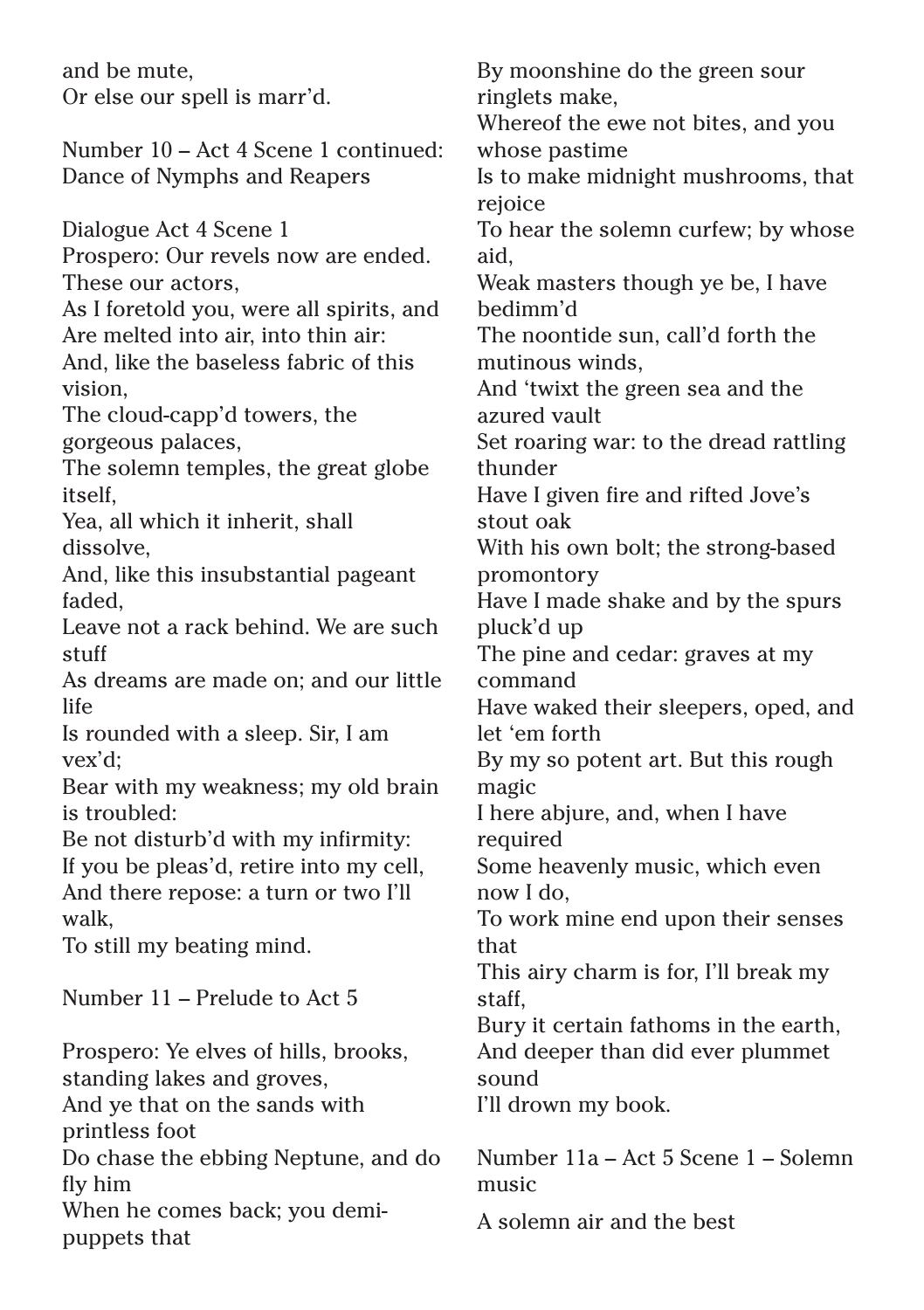comforter To an unsettled fancy cure thy brains, Now useless, boil'd within thy skull! There stand, For you are spell-stopp'd. Holy Gonzalo, honourable man, Mine eyes, even sociable to the show of thine, Fall fellowly drops. The charm dissolves apace, And as the morning steals upon the night, Melting the darkness, so their rising senses Begin to chase the ignorant fumes that mantle Their clearer reason. O good Gonzalo, My true preserver, and a loyal sir To him you follow'st! I will pay thy graces Home both in word and deed. Most cruelly Didst thou, Alonso, use me and my daughter: Thy brother was a furtherer in the act. Thou art pinch'd fort now, Sebastian. Flesh and blood, You, brother mine, that entertain'd ambition, Expell'd remorse and nature; who, with Sebastian, Whose inward pinches therefore are most strong, Would here have kill'd your king; I do forgive thee, Unnatural though thou art. Their understanding Begins to swell, and the approaching tide Will shortly fill the reasonable shore That now lies foul and muddy. Not one of them That yet looks on me, or would know me: Ariel, Fetch me the hat and rapier in my cell: I will discase me, and myself present As I was sometime Milan: quickly, spirit; Thou shalt ere long be free.

Number 12 – Act 5 Scene 1 – "Where the bee sucks"

Ariel: Where the bee sucks, there suck I: In a cowslip's bell lie I; There I couch when owls do cry. On the bat's back I do fly After summer merrily. Merrily, merrily shall I live now Under the blossom that hangs on the bough.

DIALOGUE Act 5 Scene 1 Prospero: Why, that's my dainty Ariel! I shall miss thee; But yet thou shalt have freedom: so, so, so. To the king's ship, invisible as thou art: There shalt thou find the mariners asleep Under the hatches; the master and the boatswain Being awake, enforce them to this place, And presently, I prithee. Ariel: I drink the air before me, and return Or ere your pulse twice beat. Number 12a [Ariel's exit music]